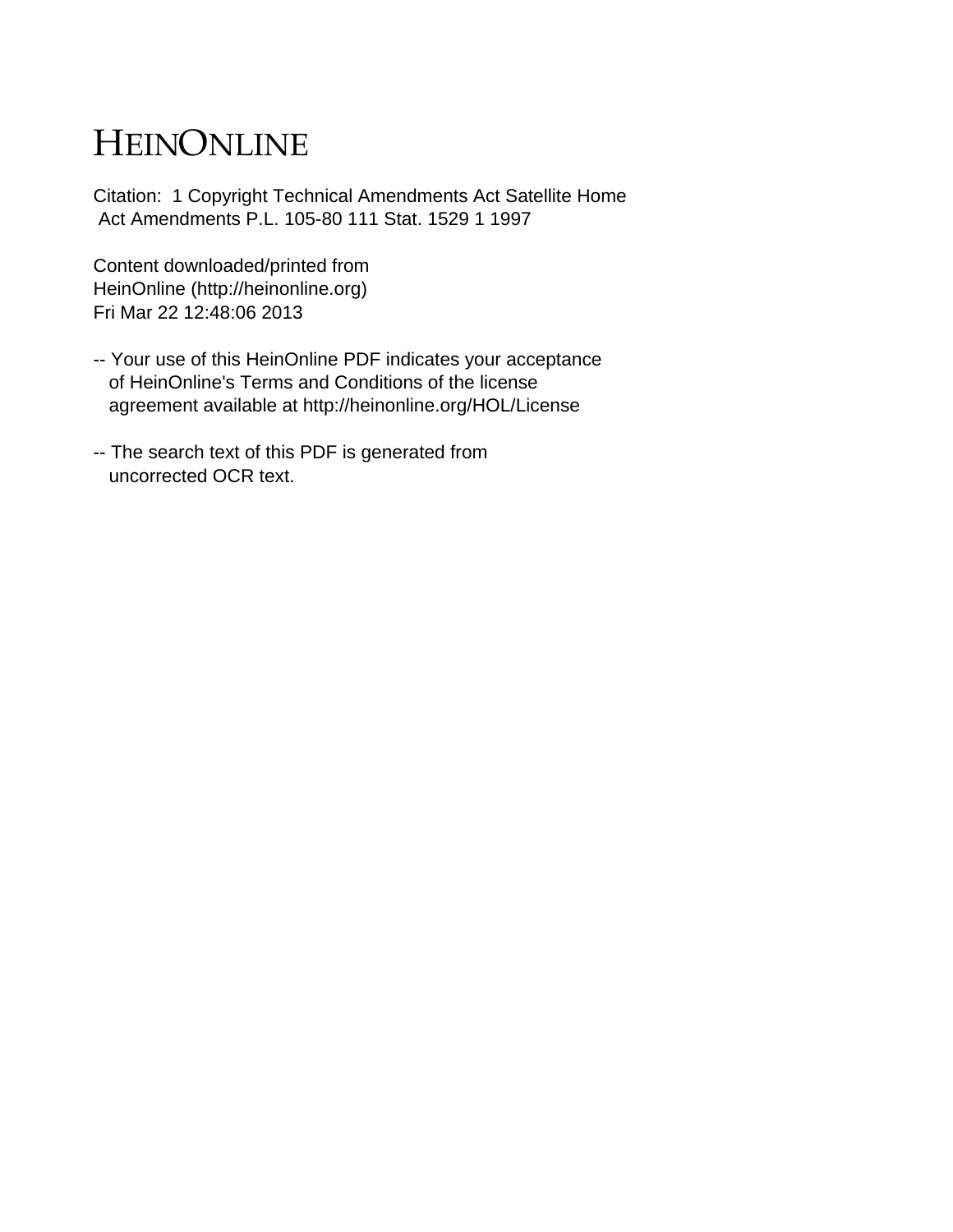#### 105TH CONGRESS **1ST SESSION H.R. 672**

To make technical amendments to certain provisions of title 17, United States Code.

# IN THE HOUSE OF REPRESENTATIVES

FEBRUARY 11, 1997

Mr. COBLE introduced the following bill; which was referred to the Committee on the Judiciary

# **A BILL**

To make technical amendments to certain provisions of title 17, United States Code.

1 *Be it enacted by the Senate and House of Representa-*

*2 tives* of *the United States of America in* Congress *assembled,*

**3 SECTION 1. TECHNICAL CORRECTIONS TO THE SATELLITE**

4 **HOME VIEWER ACT OF 1994.**

*5* The Satellite Home Viewer Act of 1994 (Public Law 6 103-369) is amended as follows:

7 (1) Section  $2(3)(A)$  is amended to read as fol-8 lows:

9 "(A) in clause (i) by striking '12 cents' 10 and inserting '17.5 cents per subscriber in the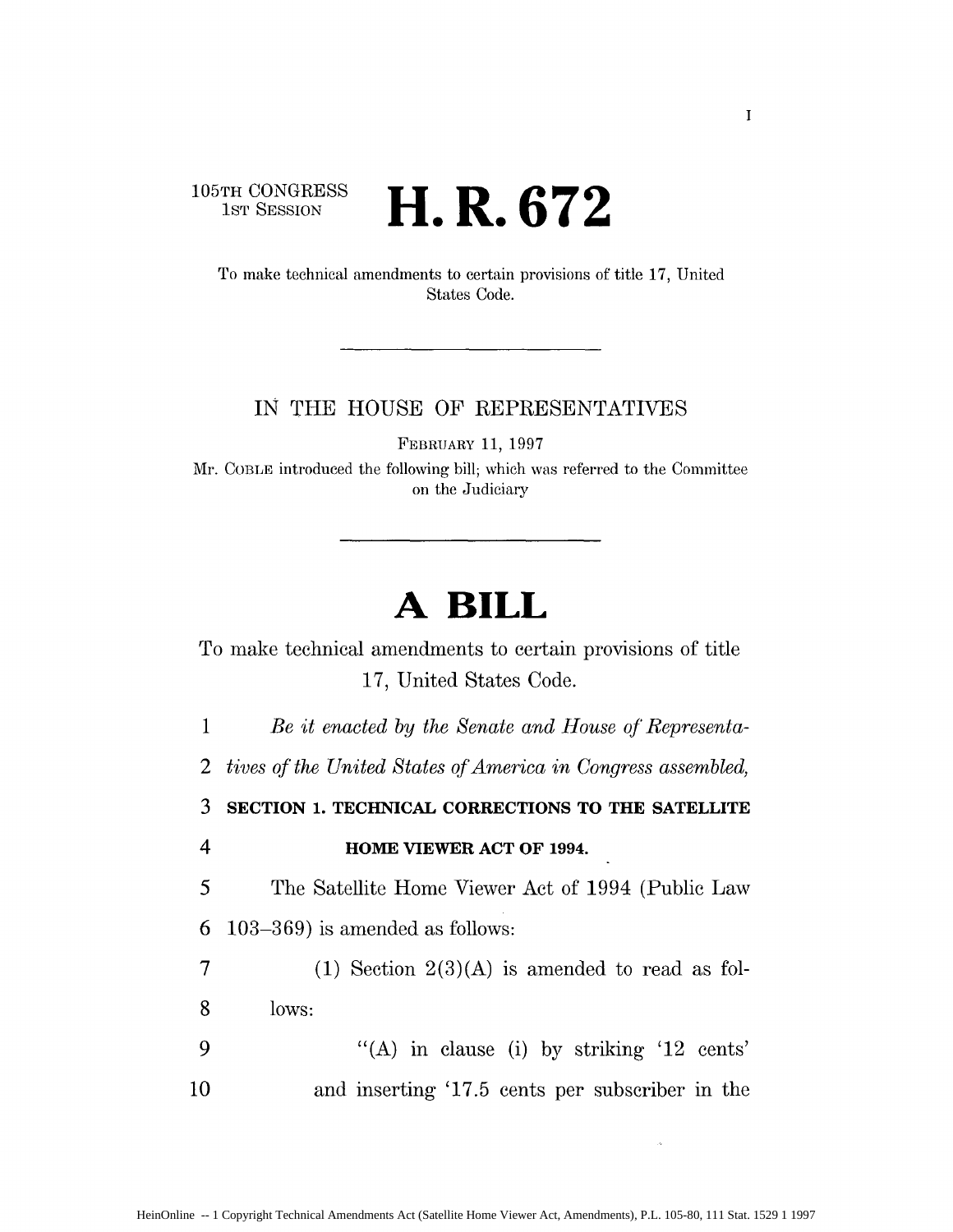| $\mathbf{1}$   | case of superstations that as retransmitted by      |
|----------------|-----------------------------------------------------|
| $\overline{2}$ | the satellite carrier include any program which,    |
| 3              | if delivered by any cable system in the United      |
| $\overline{4}$ | States, would be subject to the syndicated ex-      |
| 5              | clusivity rules of the Federal Communications       |
| 6              | Commission, and 14 cents per subscriber in the      |
| $\tau$         | case of superstations that are syndex-proof as      |
| 8              | defined in section $258.2$ of title 37, Code of     |
| 9              | Federal Regulations'; and ".                        |
| 10             | $(2)$ Section $2(4)$ is amended to read as follows: |
| 11             | $\lq(4)$ Subsection (c) is amended—                 |
| 12             | "(A) in paragraph $(1)$ —                           |
| 13             | "(i) by striking 'until December 31,                |
| 14             | $1992$ ;                                            |
| 15             | "(ii) by striking $(2)$ , $(3)$ or $(4)$ and        |
| 16             | inserting $(2)$ or $(3)$ ; and                      |
| 17             | "(iii) by striking the second sentence;             |
| 18             | "(B) in paragraph $(2)$ —                           |
| 19             | "(i) in subparagraph $(A)$ by striking              |
| 20             | 'July 1, $1991'$ and inserting 'July 1,             |
| 21             | $1996$ ; and                                        |
| 22             | "(ii) in subparagraph $(D)$ by striking             |
| 23             | 'December 31, 1994' and inserting 'De-              |
| 24             | cember 31, 1999, or in accordance with              |

**.**HR **672 1HI**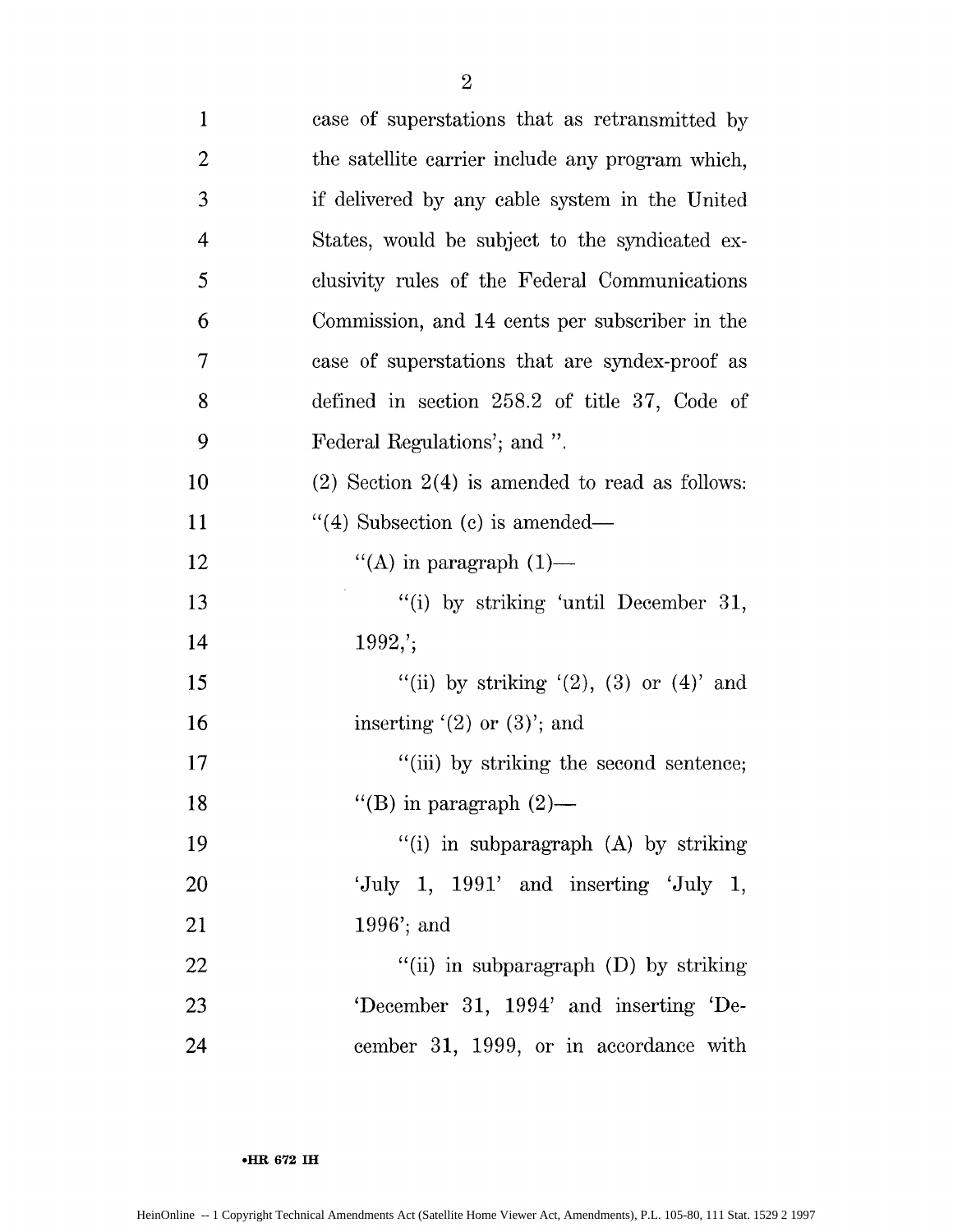| $\mathbf{1}$   | the terms of the agreement, whichever is        |
|----------------|-------------------------------------------------|
| $\overline{2}$ | later'; and                                     |
| 3              | "(C) in paragraph $(3)$ —                       |
| $\overline{4}$ | "(i) in subparagraph $(A)$ by striking          |
| 5              | 'December 31, 1991' and inserting 'Janu-        |
| 6              | ary 1, $1997$ ;                                 |
| 7              | "(ii) by amending subparagraph $(B)$            |
| 8              | to read as follows:                             |
| 9              | $``$ (B) ESTABLISHMENT OF<br><b>ROYALTY</b>     |
| 10             | FEES.—In determining royalty fees under this    |
| 11             | paragraph, the copyright arbitration royalty    |
| 12             | panel appointed under chapter 8 shall establish |
| 13             | fees for the retransmission of network stations |
| 14             | and superstations that most clearly represent   |
| 15             | fair market value of secondary trans-<br>the    |
| 16             | missions. In determining the fair market value, |
| 17             | the panel shall base its decision on economic,  |
| 18             | competitive, and programming information pre-   |
| 19             | sented by the parties, including—               |
| 20             | ""(i) the competitive environment in            |
| 21             | which such programming is distributed,          |
| 22             | the cost of similar signals in similar pri-     |
| 23             | vate and compulsory license marketplaces,       |
| 24             | and any special features and conditions of      |
| 25             | the retransmission marketplace;                 |

**eHR 672 1H**

 $\sim 20$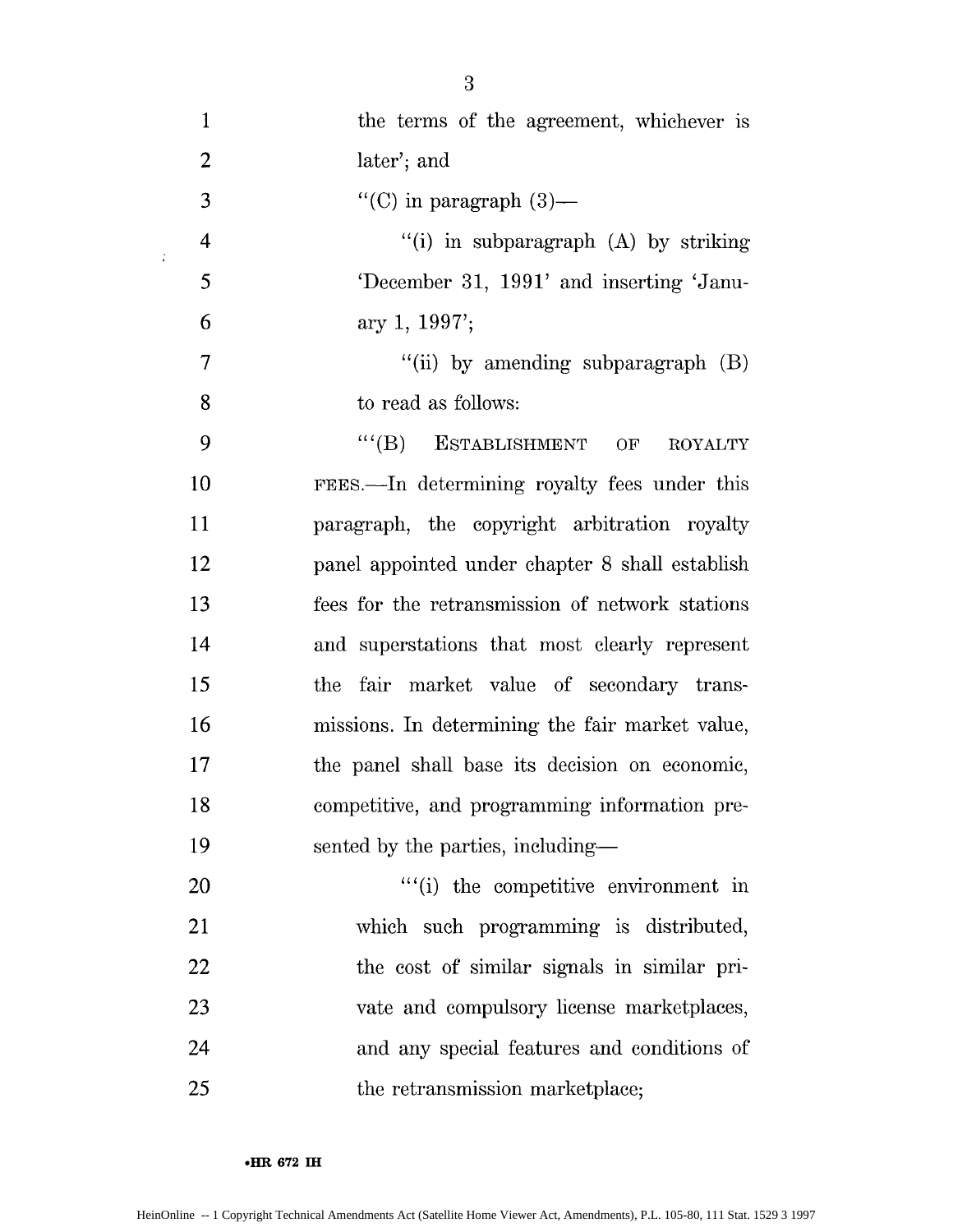| $\mathbf{1}$   | ""(ii) the economic impact of such                          |
|----------------|-------------------------------------------------------------|
| $\overline{2}$ | fees on copyright owners and satellite car-                 |
| 3              | riers; and                                                  |
| $\overline{4}$ | "(iii) the impact on the continued                          |
| 5              | availability of secondary transmissions to                  |
| 6              | the public.'; and                                           |
| $\overline{7}$ | $\lq$ <sup>"</sup> (iii) in subparagraph $(C)$ , by insert- |
| 8              | ing 'or July 1, 1997, whichever is later'                   |
| 9              | after 'section $802(g)$ '.''.                               |
| 10             | $(3)$ Section $2(5)(A)$ is amended to read as fol-          |
| 11             | lows:                                                       |
| 12             | "(A) in paragraph $(5)(C)$ by striking 'the                 |
| 13             | date of the enactment of the Satellite Home                 |
| 14             | Viewer Act of 1988' and inserting 'November                 |
| 15             | 16, 1988'; and".                                            |
| 16             | SEC. 2. COPYRIGHT IN RESTORED WORKS.                        |
| 17             | Section 104A of title 17, United States Code, is            |
| 18             | amended as follows:                                         |
| 19             | (1) Subsection $(d)(3)(A)$ is amended to read as            |
| 20             | follows:                                                    |
| 21             | EXISTING DERIVATIVE WORKS.-- (A) In<br>(3)                  |
| 22             | the case of a derivative work that is based upon a          |
| 23             | restored work and is created—                               |
| 24             | "(i) before the date of the enactment of                    |
| 25             | the Uruguay Round Agreements Act, if the                    |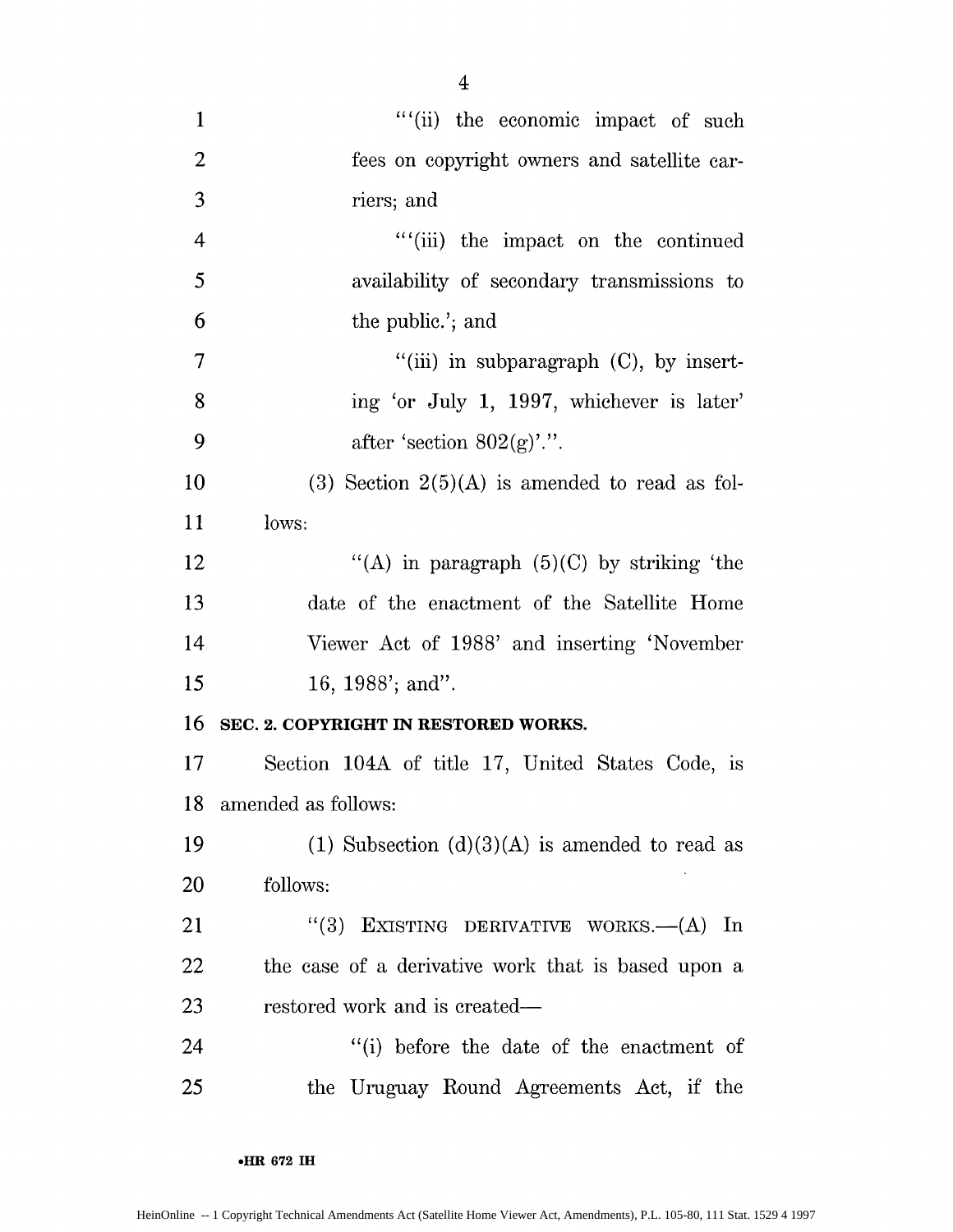| $\mathbf{1}$   | source country of the restored work is an eligi-      |
|----------------|-------------------------------------------------------|
| $\overline{2}$ | ble country on such date, or                          |
| 3              | "(ii) before the date on which the source             |
| $\overline{4}$ | country of the restored work becomes an eligi-        |
| 5              | ble country, if that country is not an eligible       |
| 6              | country on such date of enactment,                    |
| $\tau$         | a reliance party may continue to exploit that deriva- |
| 8              | tive work for the duration of the restored copyright  |
| 9              | if the reliance party pays to the owner of the re-    |
| 10             | stored copyright reasonable compensation for con-     |
| 11             | duct which would be subject to a remedy for in-       |
| 12             | fringement but for the provisions of this para-       |
| 13             | $graph.$ ".                                           |
| 14             | (2) Subsection $(e)(1)(B)(ii)$ is amended by          |
| 15             | striking the last sentence.                           |
| 16             | $(3)$ Subsection $(h)(2)$ is amended to read as fol-  |
| 17             | lows:                                                 |
| 18             | $''(2)$ The 'date of restoration' of a restored       |
| 19             | copyright is—                                         |
| 20             | "(A) January 1, 1996, if the source coun-             |
| 21             | try of the restored work is a nation adhering to      |
| 22             | the Berne Convention or a WTO member coun-            |
| 23             | try on such date, or                                  |

## **\*HR 672 IH**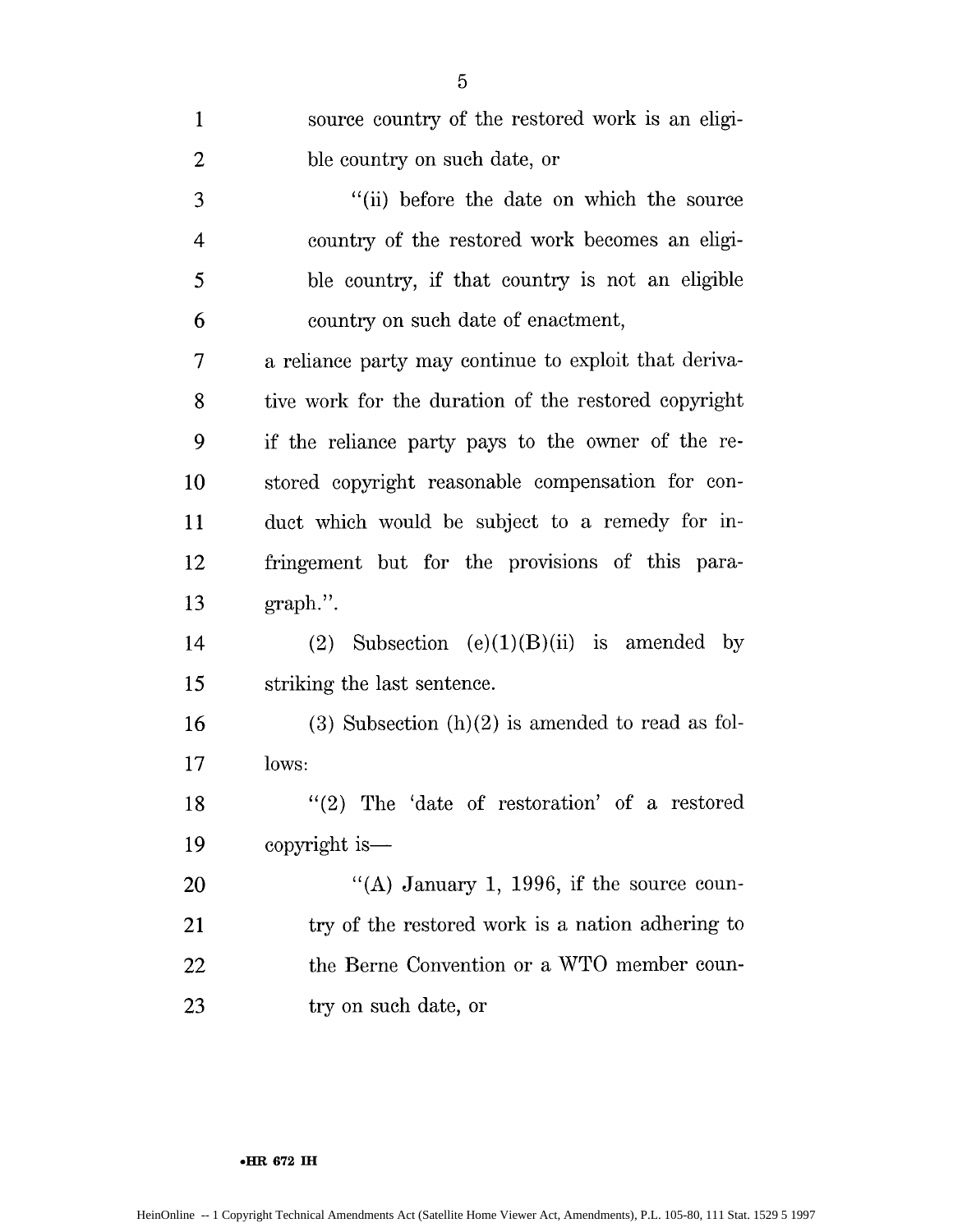| $\mathbf{1}$             | "(B) the date of adherence or proclama-               |
|--------------------------|-------------------------------------------------------|
| $\overline{2}$           | tion, in the case of any other source country of      |
| 3                        | the restored work.".                                  |
| 4                        | $(4)$ Subsection $(h)(3)$ is amended to read as fol-  |
| 5                        | lows:                                                 |
| 6                        | "(3) The term 'eligible country' means a nation,      |
| $\overline{\mathcal{I}}$ | other than the United States, that—                   |
| 8                        | "(A) becomes a WTO member country                     |
| 9                        | after the date of the enactment of the Uruguay        |
| 10                       | Round Agreements Act;                                 |
| 11                       | $\lq\lq (B)$ on such date of enactment is, or after   |
| 12                       | such date of enactment becomes, a member of           |
| 13                       | the Berne Convention; or                              |
| 14                       | "(C) after such date of enactment becomes             |
| 15                       | subject to a proclamation under subsection (g).       |
| 16                       | For purposes of this section, a nation that is a mem- |
| 17                       | ber of the Berne Convention on the date of the en-    |
| 18                       | actment of the Uruguay Round Agreements Act           |
| 19                       | shall be construed to become an eligible country on   |
| 20                       | such date of enactment.".                             |
| 21                       | SEC. 3. LICENSES FOR NONEXEMPT SUBSCRIPTION TRANS-    |
| 22                       | <b>MISSIONS.</b>                                      |
| 23                       | Section 114 $(f)$ of title 17, United States Code, is |
| 24                       | amended—                                              |
|                          |                                                       |

 $\langle \cdot \rangle$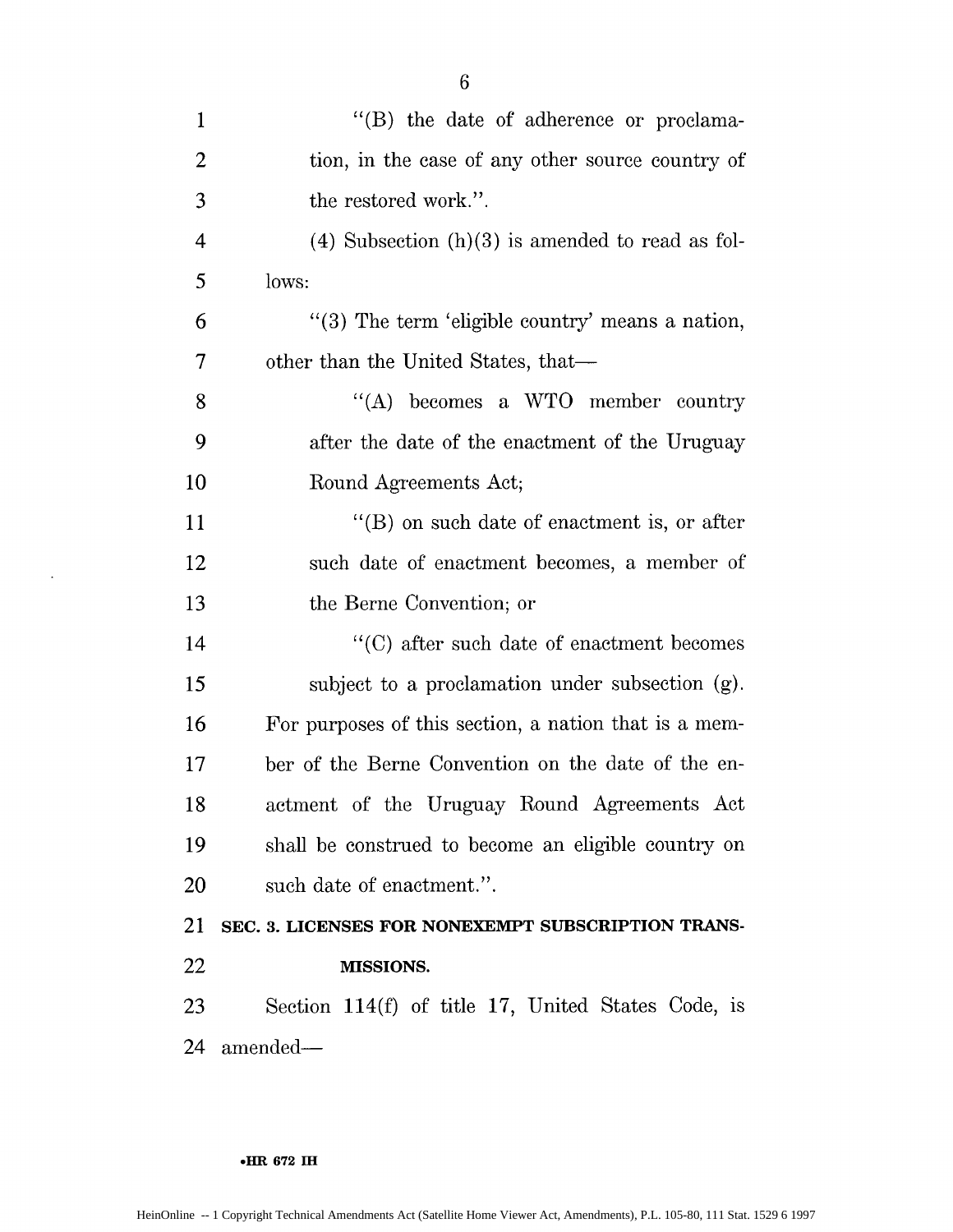| $\mathbf{1}$   | $(1)$ in paragraph $(1)$ , by inserting ", or, if a     |
|----------------|---------------------------------------------------------|
| $\overline{c}$ | copyright arbitration royalty panel is convened, end-   |
| 3              | ing 30 days after the Librarian issues and publishes    |
| 4              | in the Federal Register an order adopting the deter-    |
| 5              | mination of the copyright arbitration royalty panel     |
| 6              | or an order setting the terms and rates (if the Li-     |
| 7              | brarian rejects the panel's determination)" after       |
| 8              | "December 31, $2000$ "; and                             |
| 9              | $(2)$ in paragraph $(2)$ , by striking "and publish"    |
| 10             | in the Federal Register".                               |
| 11             | SEC. 4. ROYALTY PAYABLE UNDER COMPULSORY LICENSE.       |
| 12             | Section $115(c)(3)(D)$ of title 17, United States Code, |
|                |                                                         |
| 13             | is amended by striking "and publish in the Federal Reg- |
| 14             | ister".                                                 |
| 15             | SEC. 5. NEGOTIATED LICENSE FOR JUKEBOXES.               |
| 16             | Section 116 of title 17, United States Code, is         |
| 17             | amended—                                                |
| 18             | (1) by amending subsection $(b)(2)$ to read as          |
| 19             | follows:                                                |
| 20             | "(2) ARBITRATION.—Parties not subject to                |
| 21             | such a negotiation may determine, by arbitration in     |
| 22             | accordance with the provisions of chapter 8, the        |
| 23             | terms and rates and the division of fees described in   |

### **eHR 672 IH**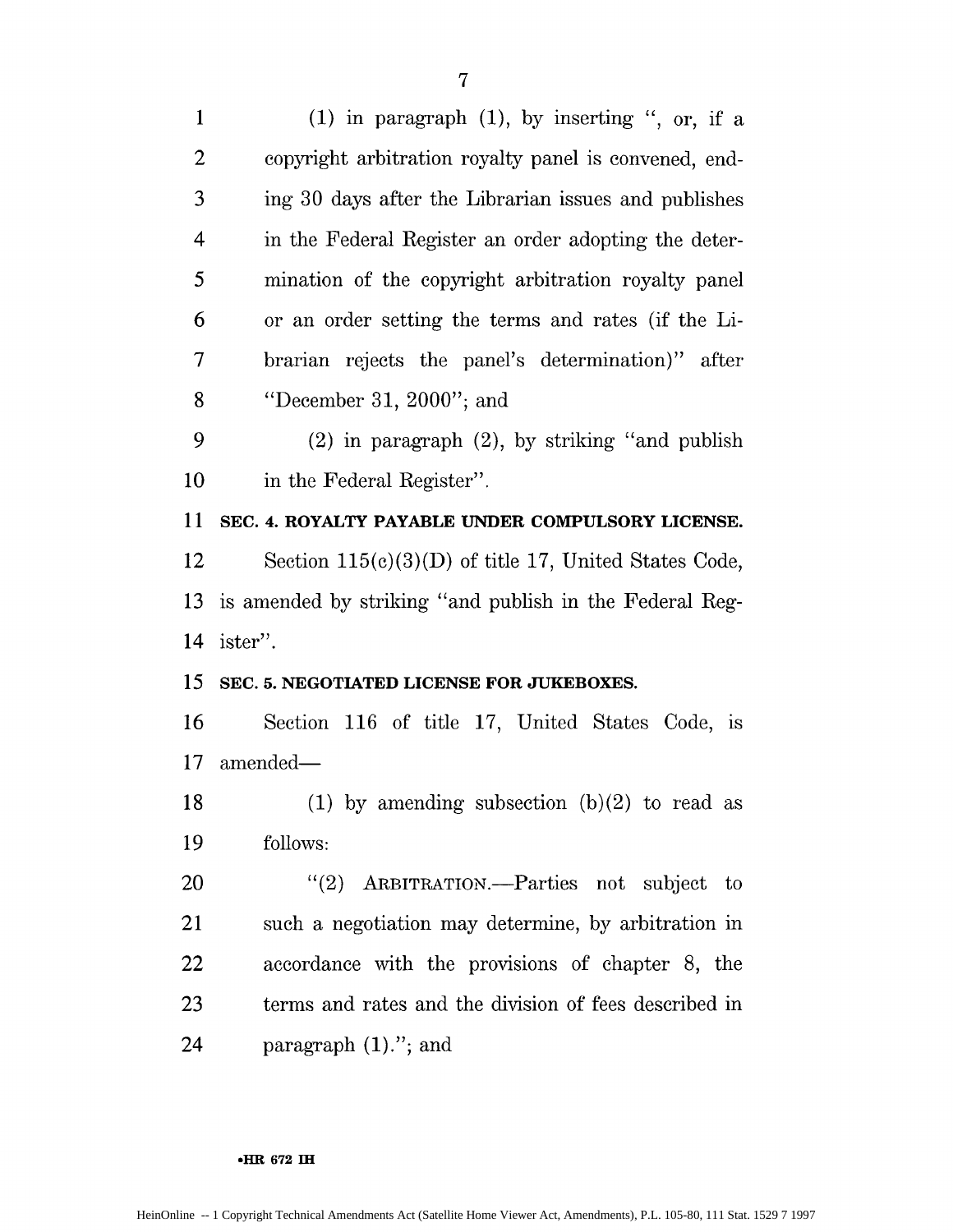| $\mathbf{1}$   | (2) by adding at the end the following new sub-     |
|----------------|-----------------------------------------------------|
| $\overline{2}$ | section:                                            |
| 3              | "(d) DEFINITIONS.—As used in this section, the fol- |
| 4              | lowing terms mean the following:                    |
| 5              | "(1) A 'coin-operated phonorecord player' is a      |
| 6              | machine or device that-                             |
| 7              | "(A) is employed solely for the perform-            |
| 8              | ance of nondramatic musical works by means of       |
| 9              | phonorecords upon being activated by the inser-     |
| 10             | tion of coins, currency, tokens, or other mone-     |
| 11             | tary units or their equivalent;                     |
| 12             | $\lq\lq$ is located in an establishment making      |
| 13             | no direct or indirect charge for admission;         |
| 14             | $\lq\lq$ (C) is accompanied by a list which is      |
| 15             | comprised of the titles of all the musical works    |
| 16             | available for performance on it, and is affixed     |
| 17             | to the phonorecord player or posted in the es-      |
| 18             | tablishment in a prominent position where it        |
| 19             | can be readily examined by the public; and          |
| 20             | "(D) affords a choice of works available            |
| 21             | for performance and permits the choice to be        |
| <u>22</u>      | made by the patrons of the establishment in         |
| 23             | which it is located.                                |
| 24             | "(2) An 'operator' is any person who, alone or      |
| 25             | jointly with others-                                |

### **°HR 672 IH**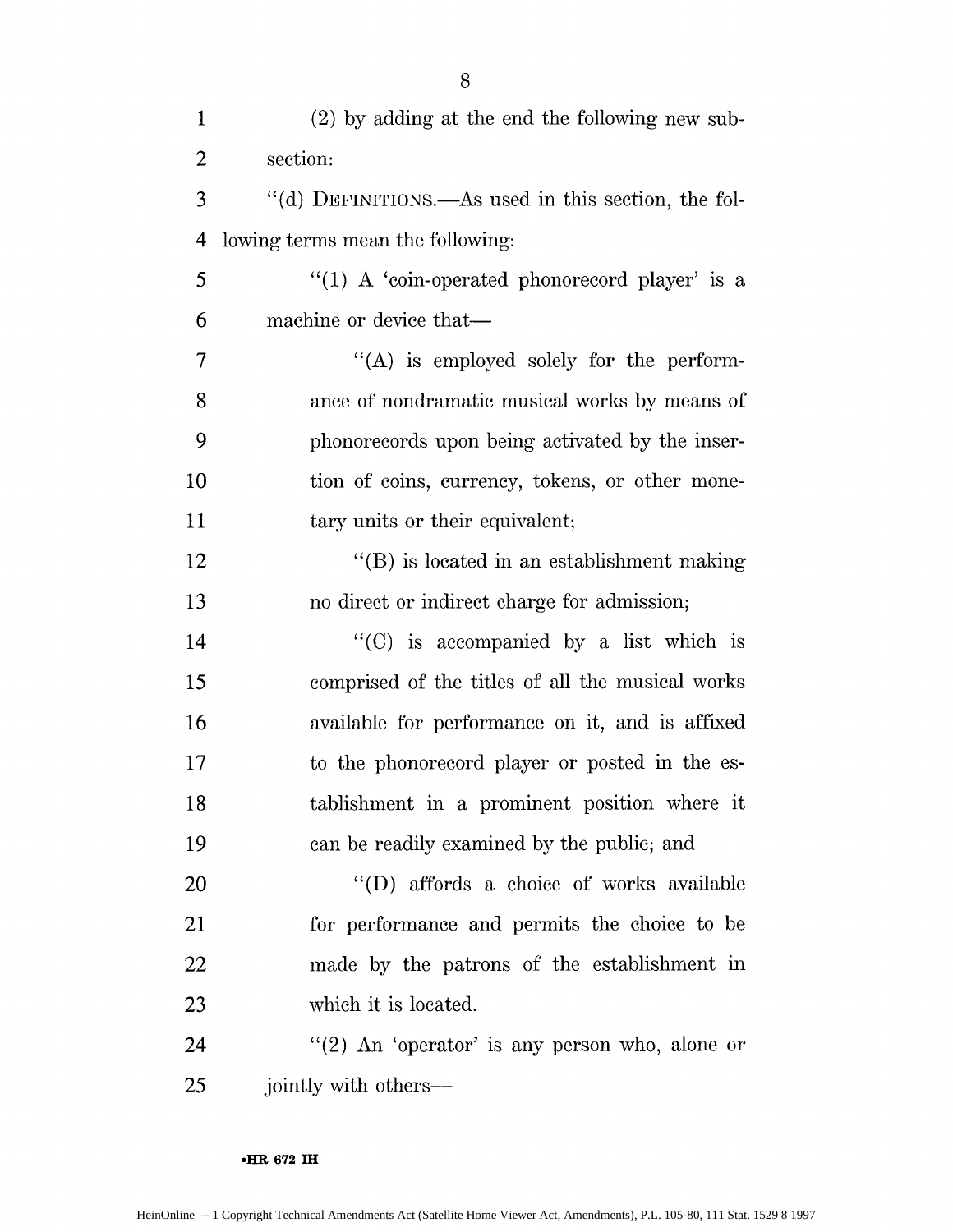| $\mathbf{1}$   | "(A) owns a coin-operated phonorecord                     |
|----------------|-----------------------------------------------------------|
| $\overline{2}$ | player;                                                   |
| 3              | $\lq\lq$ (B) has the power to make a coin-oper-           |
| 4              | ated phonorecord player available for placement           |
| 5              | in an establishment for purposes of public per-           |
| 6              | formance; or                                              |
| 7              | $\lq\lq$ (C) has the power to exercise primary            |
| 8              | control over the selection of the musical works           |
| 9              | made available for public performance on a                |
| 10             | coin-operated phonorecord player.".                       |
| 11             | SEC. 6. REGISTRATION AND INFRINGEMENT ACTIONS.            |
| 12             | Section $411(b)(1)$ of title 17, United States Code, is   |
| 13             | amended to read as follows:                               |
| 14             | $\lq(1)$ serves notice upon the infringer, not less       |
| 15             | than 48 hours before such fixation, identifying the       |
| 16             | work and the specific time and source of its first        |
| 17             | transmission, and declaring an intention to secure        |
| 18             | copyright in the work; and".                              |
| 19             | SEC. 7. COPYRIGHT OFFICE FEES.                            |
| 20             | (a) FEE INCREASES.—Section $708(b)$ of title 17,          |
| 21             | United States Code, is amended to read as follows:        |
| 22             | "(b) In calendar year 1997 and in any subsequent          |
| 23             | calendar year, the Register of Copyrights, by regulation, |
| 24             | may increase the fees specified in subsection (a) in the  |
| 25             | following manner:                                         |

9

 $\bar{\mathcal{A}}$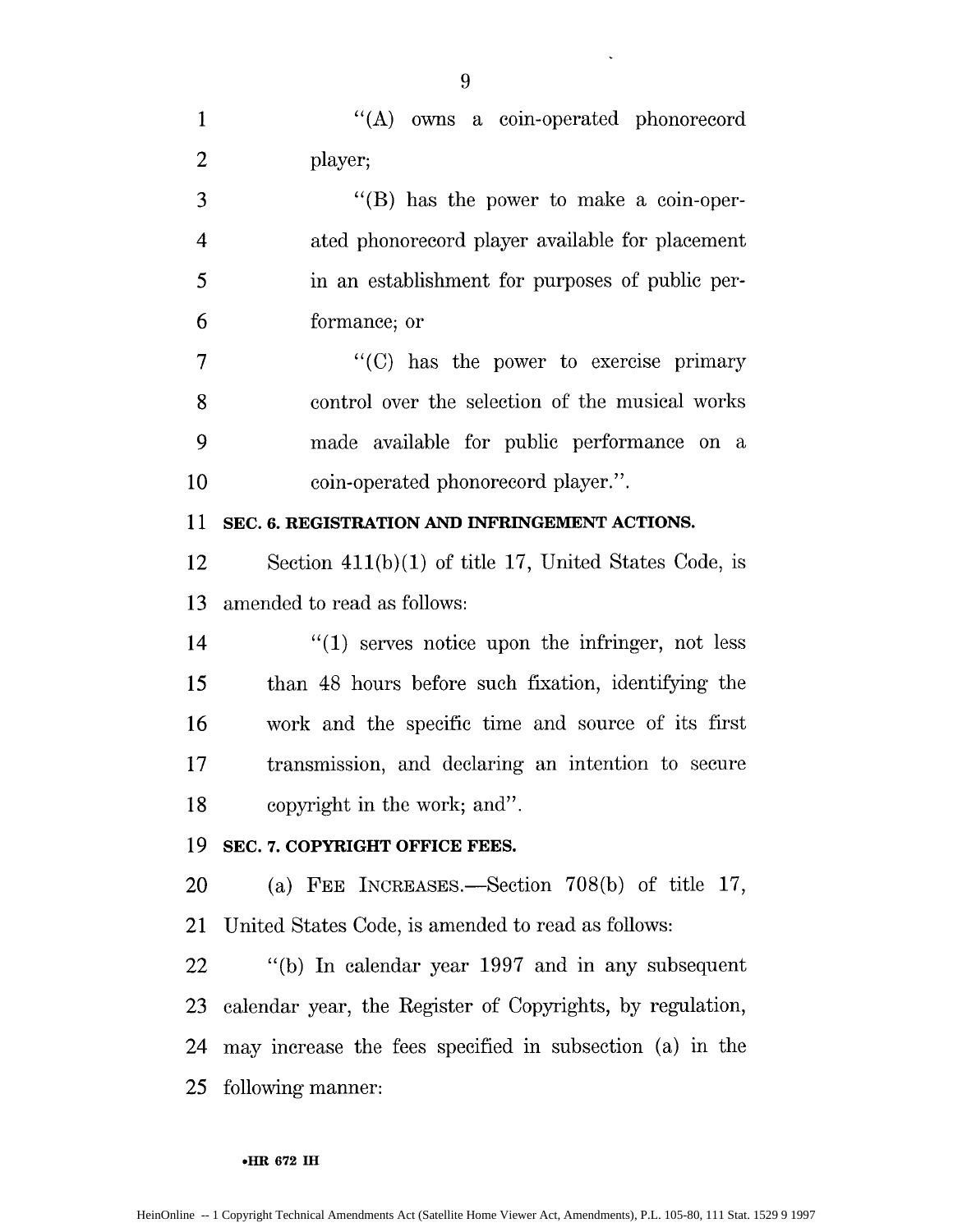1 "(1) The Register shall conduct a study of the 2 costs incurred by the Copyright Office for the reg-3 istration of claims, the recordation of documents, 4 and the provision of services. The study shall also 5 consider the timing of any increase in fees and the 6 authority to use such fees consistent with the budg-7 et.

8 "(2) The Register may, on the basis of the 9 study under paragraph (1), and subject to para-10 graph (5), increase fees to not more than that nec-11 essary to cover the reasonable costs incurred by the 12 Copyright Office for the services described in para-13 graph (1), plus a reasonable inflation adjustment to 14 account for any estimated increase in costs.

15 "(3) Any fee established under paragraph (2) 16 shall be rounded off to the nearest dollar, or for a 17 fee less than \$12, rounded off to the nearest 50 18 cents.

19 "(4) Fees established under this subsection 20 shall be fair and equitable and give due consider-21 ation to the objectives of the copyright system.

22 "(5) If the Register determines under para-23 graph (2) that fees should be increased, the Register 24 shall prepare a proposed fee schedule and submit the 25 schedule with the accompanying economic analysis to

#### **oHR 672 1H**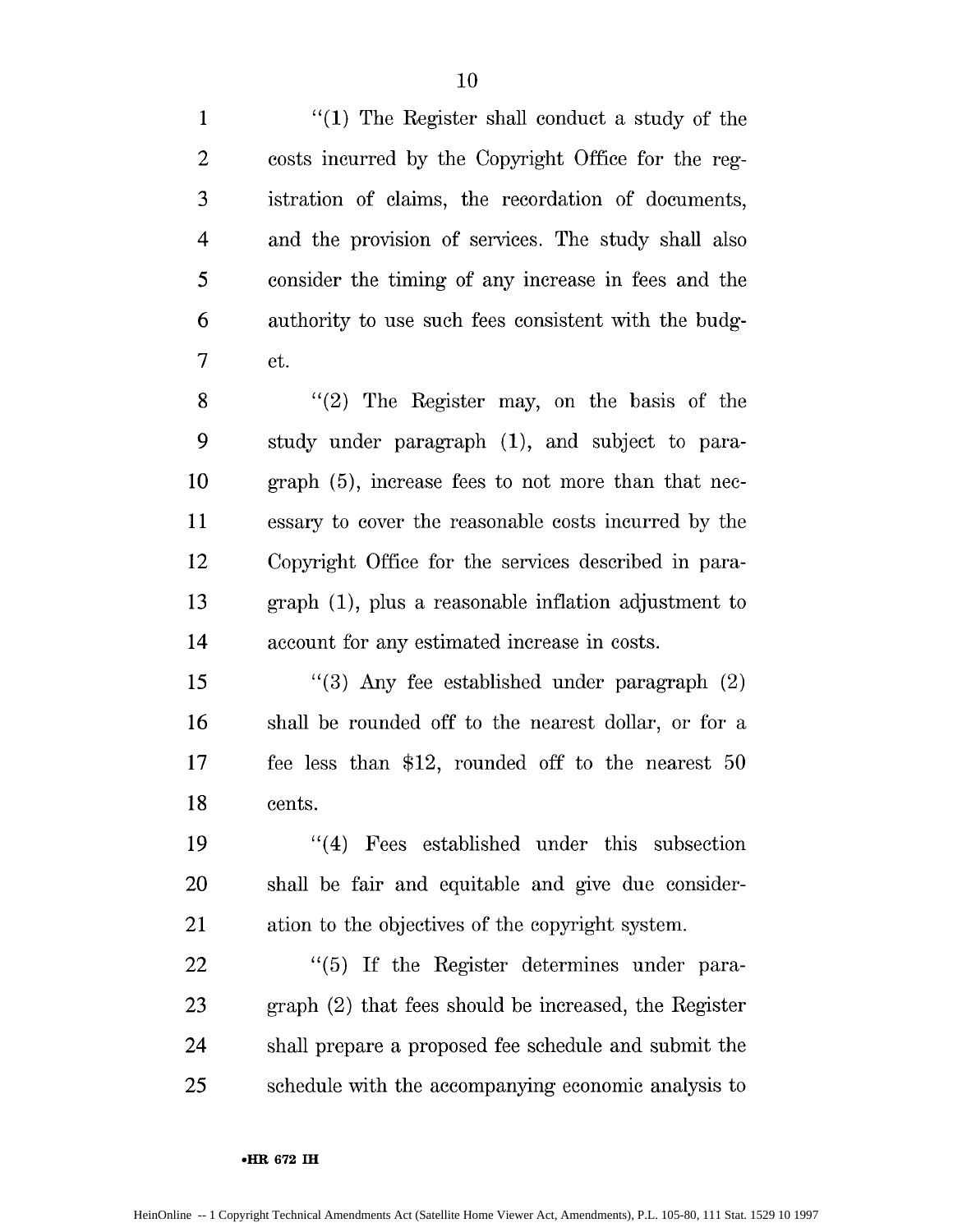the Congress. The fees proposed **by** the Register 2 may be instituted after the end of 120 days after the schedule is submitted to the Congress unless, within 4 that 120-day period, a law is enacted stating in sub-stance that the Congress does not approve the schedule.".

**7 (b)** DEPOSIT OF FEES.-Section **708(d)** of such title **8** is amended to read as follows:

**9 "(d)(1)** Except as provided in paragraph (2), all fees received under this section shall be deposited **by** the Reg-ister of Copyrights in the Treasury of the United States 12 and shall be credited to the appropriations for necessary expenses of the Copyright Office. Such fees that are col-14 lected shall remain available until expended. The Register may, in accordance with regulations that he or she shall prescribe, refund any sum paid **by** mistake or in excess of the fee required **by** this section.

**18** "(2) **In** the case of fees deposited against future serv-**19 ices,** the Register of Copyrights shall request the Secretary 20 of the Treasury to invest in interest-bearing securities in 21 the United States Treasury any portion of the fees that, 22 as determined **by** the Register, is not required to meet cur-**23** rent deposit account demands. Funds from such portion 24 of fees shall be invested in securities that permit funds **25** to be available to the Copyright Office at all times **if** they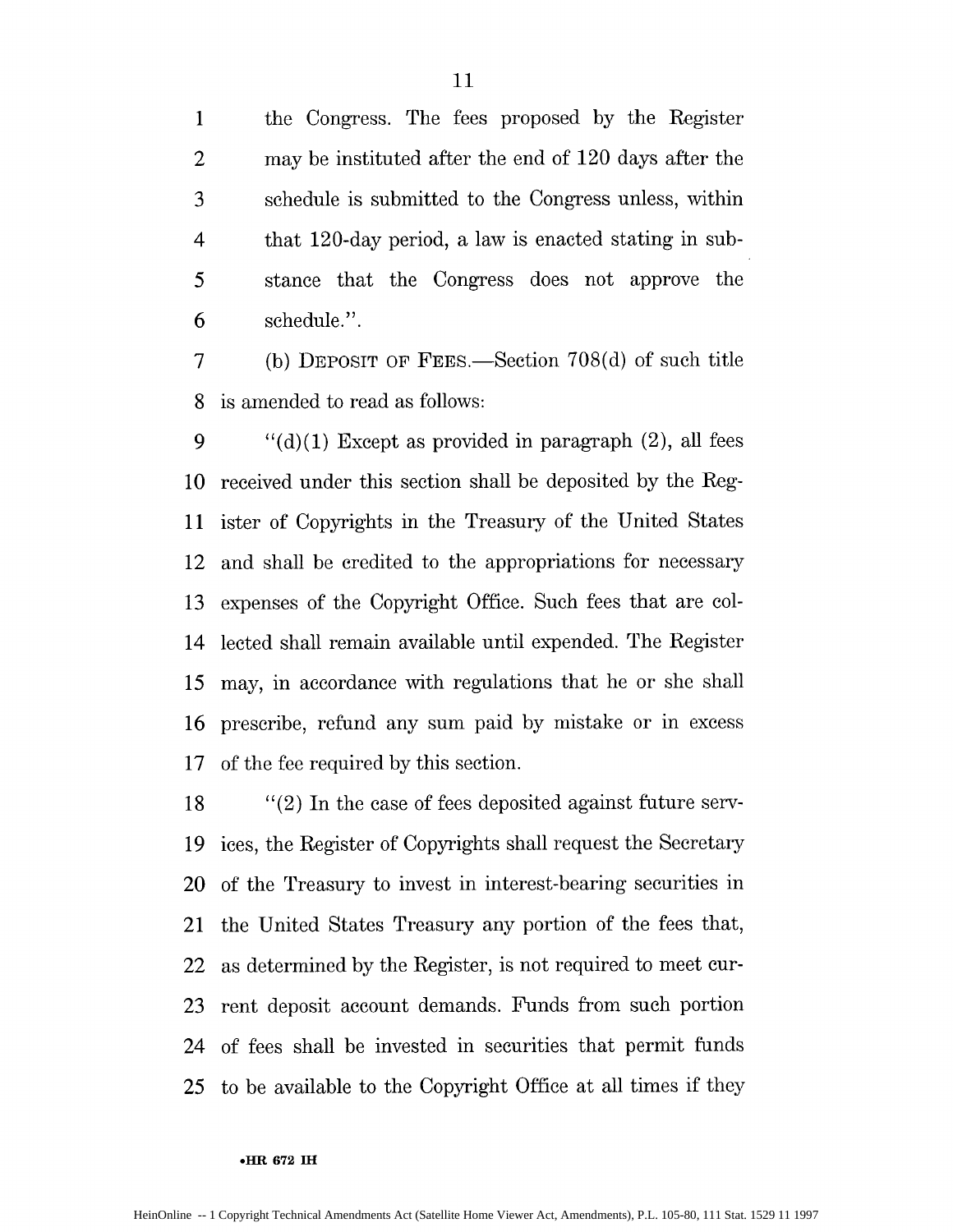1 are determined to be necessary to meet current deposit 2 account demands. Such investments shall be in public debt 3 securities with maturities suitable to the needs of the 4 Copyright Office, as determined by the Register of Copy-5 rights, and bearing interest at rates determined by the 6 Secretary of the Treasury, taking into consideration cur-7 rent market yields on outstanding marketable obligations 8 of the United States of comparable maturities.

9 "(3) The income on such investments shall be depos-10 ited in the Treasury of the United States and shall be 11 credited to the appropriations for necessary expenses of 12 the Copyright Office.".

# **13 SEC. 8. COPYRIGHT ARBITRATION ROYALTY PANELS.**

14 (a) ESTABLISHMENT AND PURPOSE.—Section 801 of 15 title 17, United States Code, is amended-

16 (1) in subsection (b)(1) by striking "and  $116"$ 17 in the first sentence and inserting "116, and 119"; 18 (2) in subsection (c) by inserting after "panel" 19 at the end of the sentence the following:

 $20$  ", including-

21 "(1) authorizing the distribution of those roy-22 alty fees collected under sections 111, 119, and 23 1005 that the Librarian has found are not subject 24 to controversy; and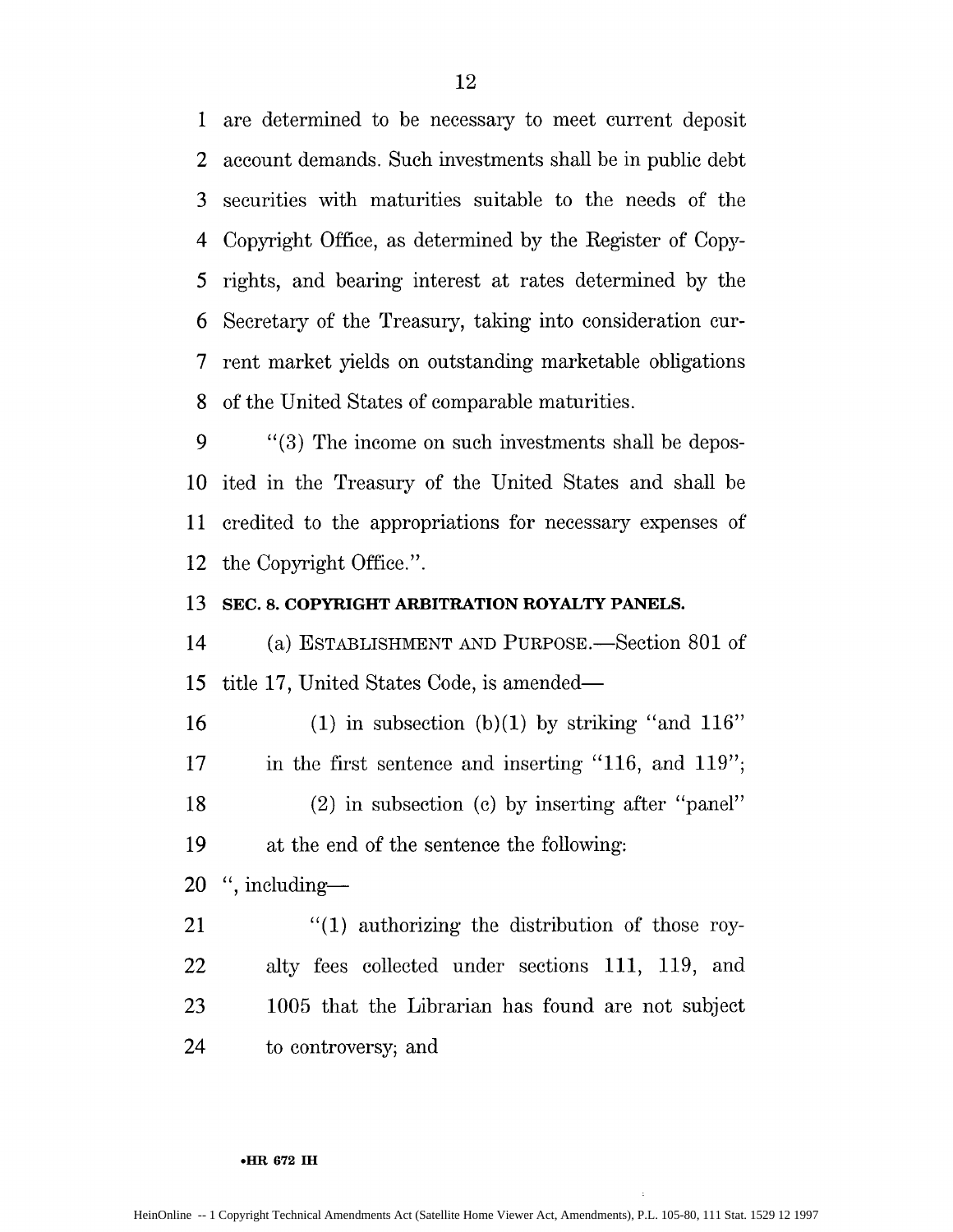1 "(2) accepting or rejecting royalty claims filed 2 under sections 111, 119, and 1007 on the basis of 3 timeliness or the failure to establish the basis for a 4 claim"; and

5 (3) by amending subsection (d) to read as fol-**6** lows:

7 "(d) SUPPORT AND REIMBURSEMENT OF ARBITRA-8 TION PANELS.-The Librarian of Congress, upon the rec-9 ommendation of the Register of Copyrights, shall provide 10 the copyright arbitration royalty panels with the necessary 11 administrative services related to proceedings under this 12 chapter, and shall reimburse the arbitrators presiding in 13 distribution proceedings at such intervals and in such 14 manner as the Librarian shall provide by regulation. Each 15 such arbitrator is an independent contractor acting on be-16 half of the United States, and shall be hired pursuant to 17 a signed agreement betveen the Library of Congress and 18 the arbitrator. Payments to the arbitrators shall be consid-19 ered reasonable costs incurred by the Library of Congress 20 and the Copyright Office for purposes of section  $21 \quad 802(h)(1)$ .".

22 (b) PROCEEDINGS.—Section 802 of title 17, United 23 States Code, is amended-

24 (1) in subsection (c) by striking the last sen-25 tence; and

#### **\*HR 672 IH**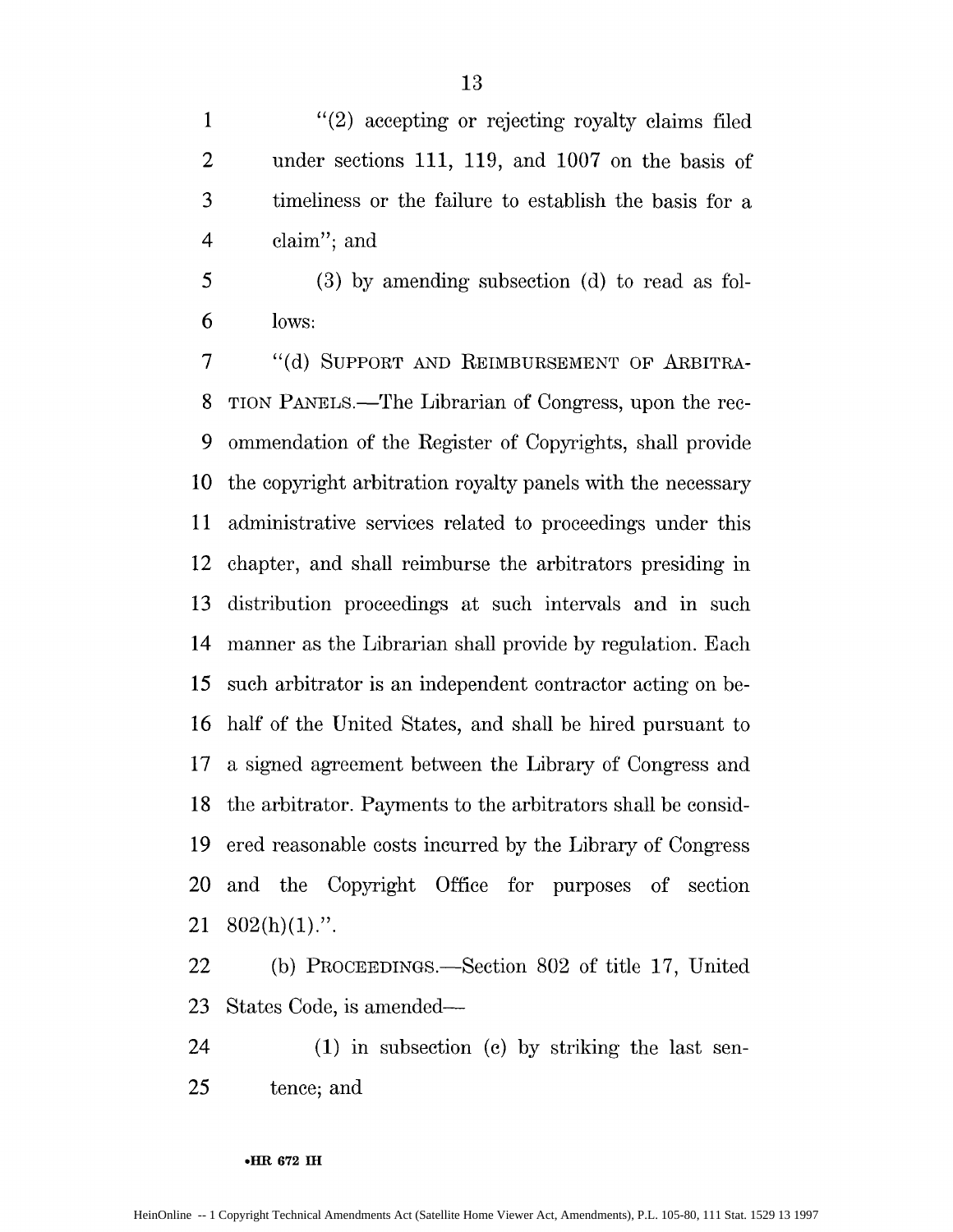**1** (2) in subsection (h) by amending paragraph 2 (1) to read as follows:

3 "(1) DEDUCTION OF COSTS OF LIBRARY OF 4 CONGRESS AND COPYRIGHT OFFICE FROM ROYALTY 5 FEES.-The Librarian of Congress and the Register 6 of Copyrights may, to the extent not otherwise pro-7 vided under this title, deduct from royalty fees de-8 posited or collected under this title the reasonable 9 costs incurred by the Library of Congress and the 10 Copyright Office under this chapter. Such deduction 11 may be made before the fees are distributed to any 12 copyright claimants. In addition, all funds made 13 available by an appropriations Act as offsetting col-14 lections and available for deductions under this sub-15 section shall remain available until expended. In 16 ratemaking proceedings, the Librarian of Congress 17 and the Copyright Office may assess their reason-18 able costs directly to the parties to the most recent 19 relevant arbitration proceeding, 50 percent of the 20 costs to the parties who would receive royalties from 21 the royalty rate adopted in the proceeding and 50 22 percent of the costs to the parties who would pay the 23 royalty rate so adopted.".

#### **•HIR 672 IH**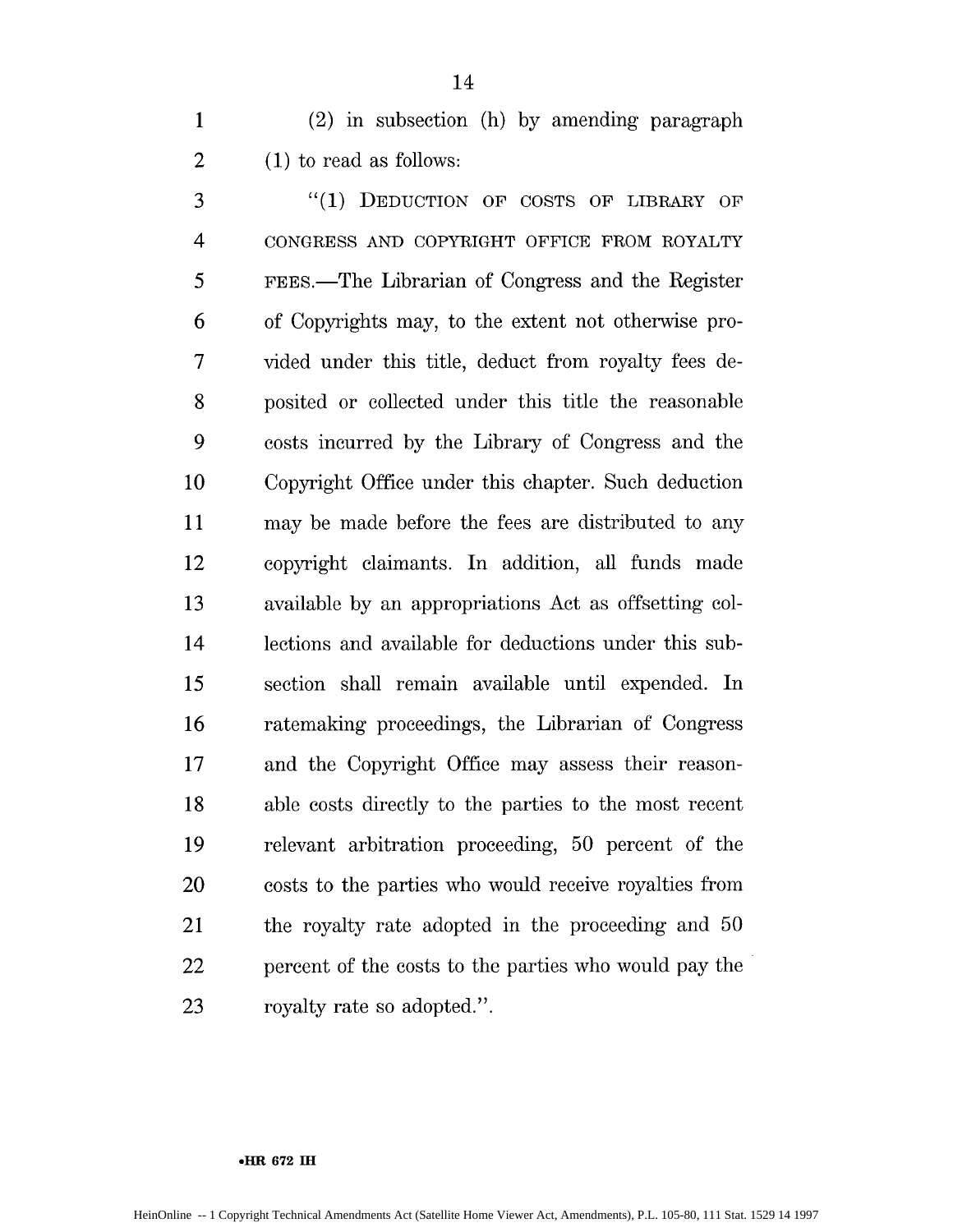2 Section 1007(b) of title 17, United States Code, is 3 amended by striking "Within 30 days after" in the first 4 sentence and inserting "After".

# 5 **SEC. 10. CONFORMING AMENDMENT.**

**6** Section 4 of the Digital Performance Right in Sound 7 Recordings Act of 1995 (Public Law 104-39) is amended 8 by redesignating paragraph  $(5)$  as paragraph  $(4)$ .

# **9 SEC. 11. MISCELLANEOUS TECHNICAL AMENDMENTS.**

10 (a) AMENDMENTS TO TITLE 17, UNITED STATES **11** CODE.-Title 17, United States Code, is amended as fol-12 lows:

13 (1) The table of chapters at the beginning of 14 title 17, United States Code, is amended—

*15* (A) in the item relating to chapter 6, by 16 **Striking "Requirement**" and inserting "Re-**17 quirements";**

18 (B) in the item relating to chapter 8, by 19 striking "**Royalty Tribunal**" and inserting 20 **"Arbitration Royalty Panels";**

21 (C) in the item relating to chapter 9, by 22 striking **"semiconductor chip products" 23** and inserting **"Semiconductor Chip** 24 **Products**"; and

**25 (D)** by inserting after the item relating to **26** chapter 9 the following:

**9HR 672 IH**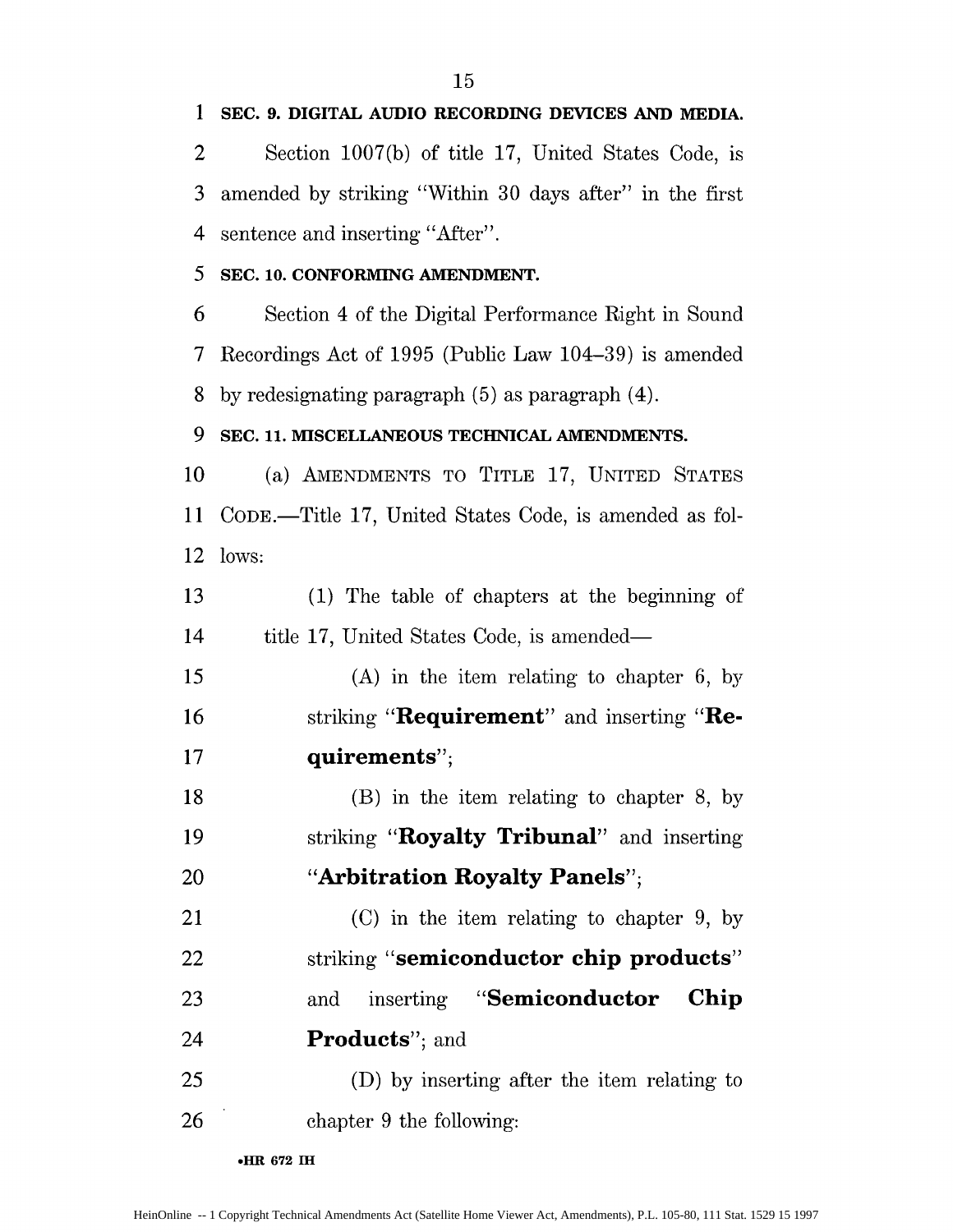|              | "10. Digital Audio Recording Devices and Media  1001".      |
|--------------|-------------------------------------------------------------|
| $\mathbf{1}$ | $(2)$ The item relating to section 117 in the table         |
| 2            | of sections at the beginning of chapter 1 is amended        |
| 3            | to read as follows:                                         |
|              | "117. Limitations on exclusive rights: Computer programs.". |
| 4            | $(3)$ Section 101 is amended in the definition of           |
| 5            | to perform or display a work "publicly" by striking         |
| 6            | "processs" and inserting "process".                         |
| 7            | $(4)$ Section 108 $(e)$ is amended by striking              |
| 8            | "pair" and inserting "fair".                                |
| 9            | (5) Section $109(a)(2)(B)$ is amended by strik-             |
| 10           | ing "Copyright" and inserting "Copyrights".                 |
| 11           | $(6)$ Section 110 is amended—                               |
| 12           | $(A)$ in paragraph $(8)$ by striking the period             |
| 13           | at the end and inserting a semicolon;                       |
| 14           | $(B)$ in paragraph $(9)$ by striking the period             |
| 15           | at the end and inserting "; and"; and                       |
| 16           | $(C)$ in paragraph $(10)$ by striking<br>"4                 |
| 17           | above" and inserting " $(4)$ ".                             |
| 18           | $(7)$ Section 115(c)(3)(E) is amended—                      |
| 19           | (A) in clause (i) by striking "sections                     |
| 20           | $106(1)$ and $(3)$ " each place it appears and in-          |
| 21           | serting "paragraphs (1) and (3) of section                  |
| 22           | $106$ "; and                                                |

• -R **672 IH**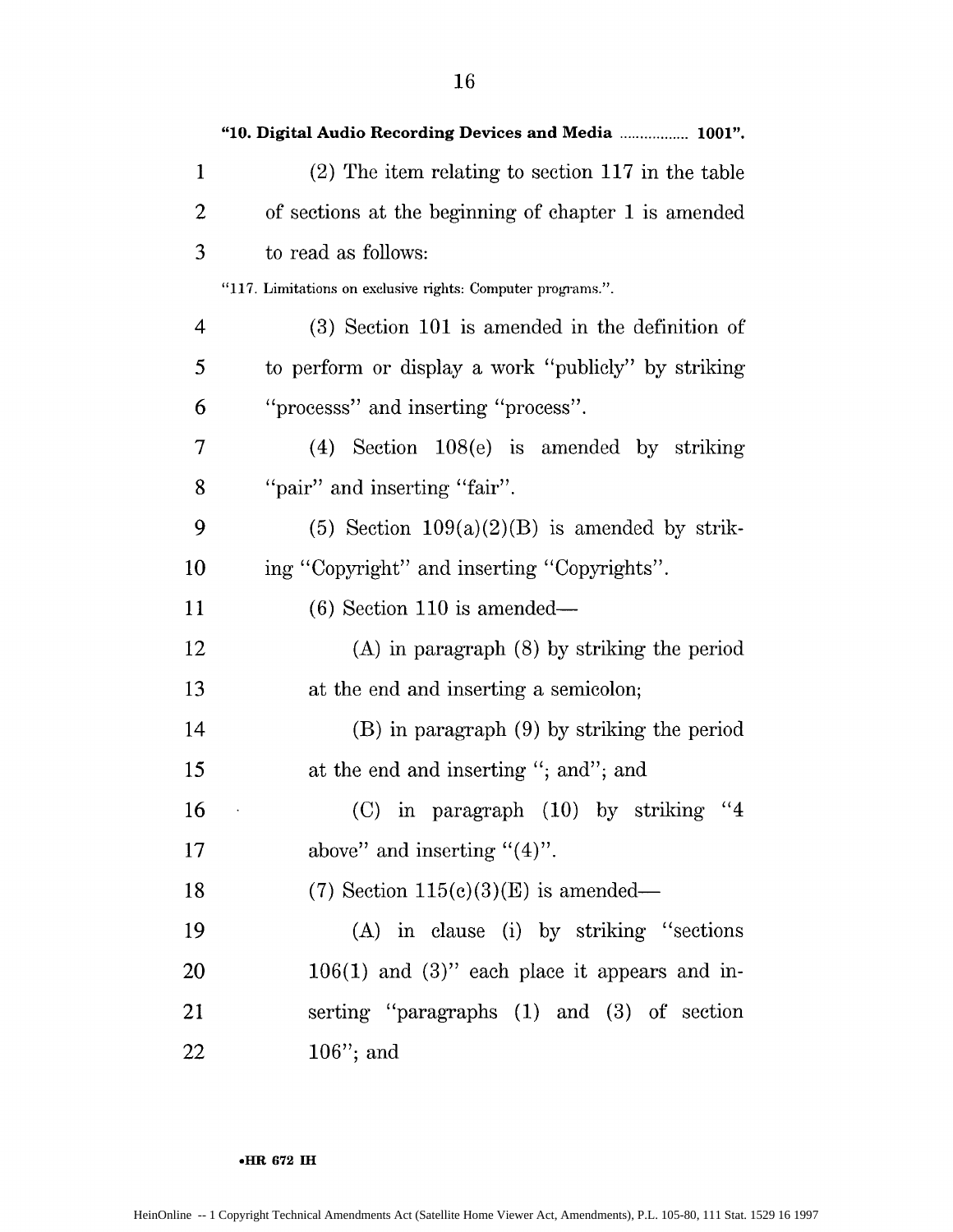| $\mathbf{1}$   | $(B)$ in clause $(ii)(II)$ by striking "sections"      |
|----------------|--------------------------------------------------------|
| $\overline{2}$ | $106(1)$ and $106(3)$ " and inserting "paragraphs      |
| 3              | $(1)$ and $(3)$ of section 106".                       |
| $\overline{4}$ | $(8)$ Section 119 $(e)(1)$ is amended by striking      |
| 5              | "unless until" and inserting "unless".                 |
| 6              | $(9)$ Section 304 $(c)$ is amended in the matter       |
| 7              | preceding paragraph (1) by striking "the subsection    |
| 8              | $(a)(1)(C)$ " and inserting "subsection $(a)(1)(C)$ ". |
| 9              | $(10)$ Section $405(b)$ is amended by striking         |
| 10             | "condition or" and inserting "condition for".          |
| 11             | $(11)$ Section $407(d)(2)$ is amended by striking      |
| 12             | "cost of" and inserting "cost to".                     |
| 13             | $(12)$ The item relating to section 504 in the         |
| 14             | table of sections at the beginning of chapter 5 is     |
| 15             | amended by striking "Damage" and inserting             |
| 16             | "Damages".                                             |
| 17             | $(13)$ Section $504(c)(2)$ is amended by striking      |
| 18             | "court it" and inserting "court in".                   |
| 19             | $(14)$ Section 509(b) is amended by striking           |
| 20             | "merchandise; and baggage" and inserting "mer-         |
| 21             | chandise, and baggage".                                |
| 22             | $(15)$ Section $601(a)$ is amended by striking         |
| 23             | "nondramtic" and inserting "nondramatic".              |
| 24             | $(16)$ Section $601(b)(1)$ is amended by striking      |
| 25             | "subsustantial" and inserting "substantial".           |

**oHR 672 IH**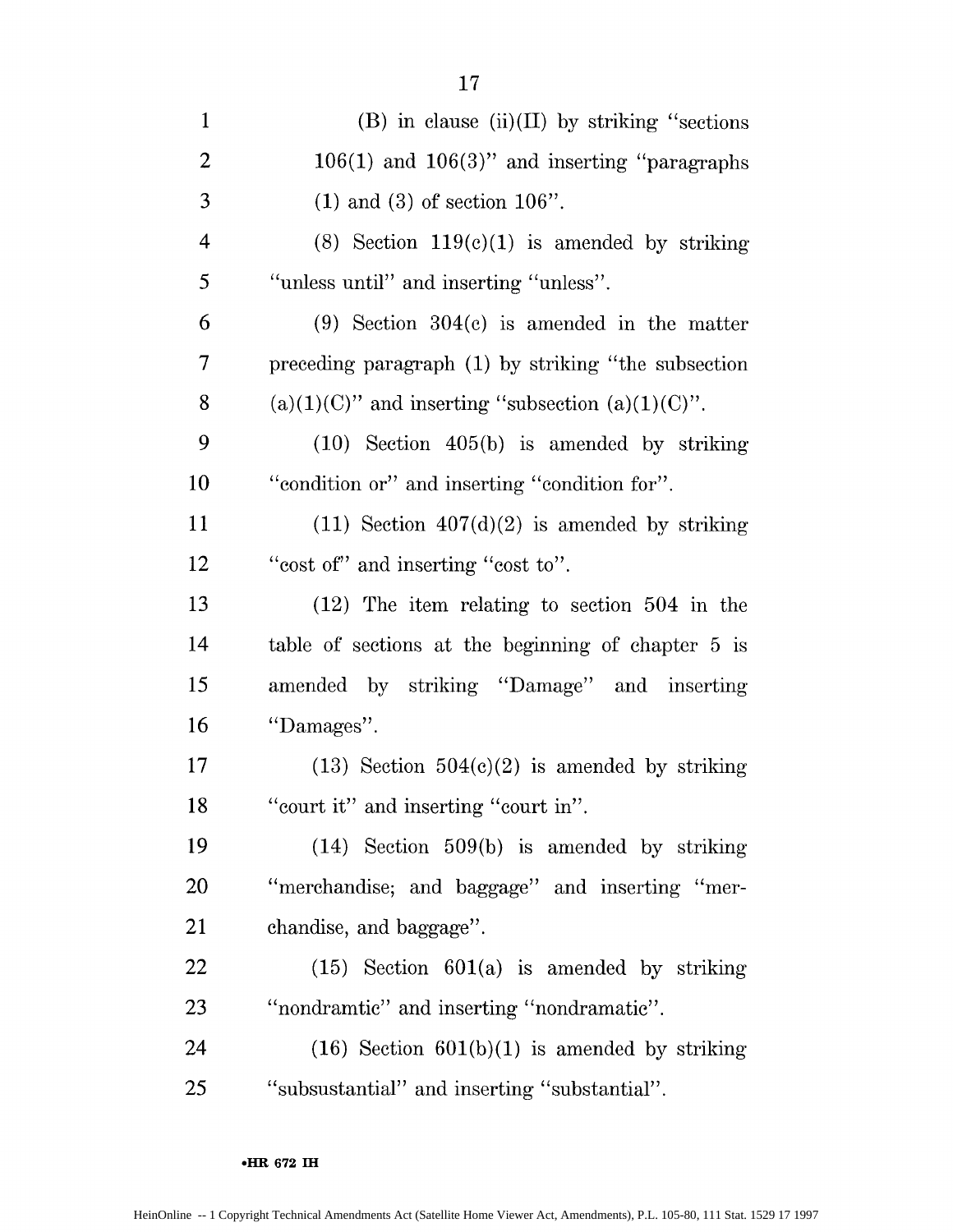| $\mathbf{1}$   | $(17)$ The item relating to section 710 in the       |
|----------------|------------------------------------------------------|
| 2              | table of sections at the beginning of chapter 7 is   |
| 3              | amended by striking "Reproductions" and inserting    |
| $\overline{4}$ | "Reproduction".                                      |
| 5              | $(18)$ The item relating to section 801 in the       |
| 6              | table of sections at the beginning of chapter $8$ is |
| 7              | amended by striking "establishment" and inserting    |
| 8              | "Establishment".                                     |
| 9              | $(19)$ Section 801(b) is amended—                    |
| 10             | $(A)$ by striking "shall be—" and inserting          |
| 11             | "shall be as follows:";                              |
| 12             | (B) in paragraph (1) by striking "to                 |
| 13             | make" and inserting "To make";                       |
| 14             | $(C)$ in paragraph $(2)$ —                           |
| 15             | (i) by striking "to make" and insert-                |
| 16             | ing "To make"; and                                   |
| 17             | (ii) in subparagraph $(D)$ by striking               |
| 18             | "adjustment; and" and inserting "adjust-             |
| 19             | ment."; and                                          |
| 20             | (D) in paragraph (3) by striking "to dis-            |
| 21             | tribute" and inserting "To distribute".              |
| 22             | $(20)$ Section $803(b)$ is amended in the second     |
| 23             | sentence by striking "subsection subsection" and in- |
| 24             | serting "subsection".                                |

**•HR 672 IH**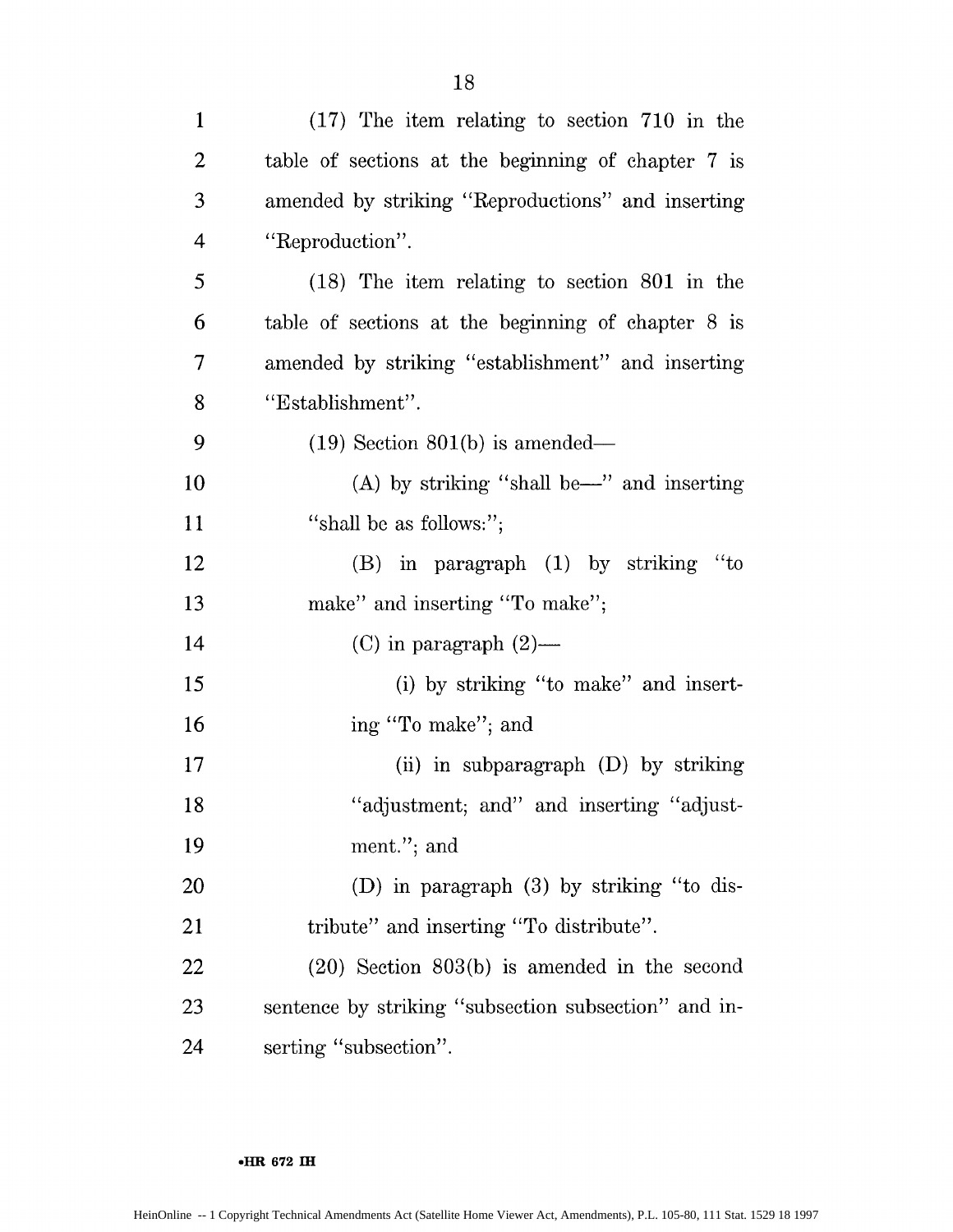| $\mathbf{1}$   | $(21)$ The item relating to section 903 in the           |
|----------------|----------------------------------------------------------|
| $\overline{2}$ | table of sections at the beginning of chapter 9 is       |
| 3              | amended to read as follows:                              |
|                | "903. Ownership, transfer, licensure, and recordation.". |
| 4              | $(22)$ Section 909(b)(1) is amended—                     |
| 5              | (A) by striking "force" and inserting                    |
| 6              | "work"; and                                              |
| 7              | (B) by striking "sumbol" and inserting                   |
| 8              | "symbol".                                                |
| 9              | $(23)$ Section $910(a)$ is amended in the second         |
| 10             | sentence by striking "as used" and inserting "As         |
| 11             | used".                                                   |
| 12             | $(24)$ Section 1006(b)(1) is amended by striking         |
| 13             | "Federation Television" and inserting "Federation"       |
| 14             | of Television".                                          |
| 15             | $(25)$ Section 1007 is amended—                          |
| 16             | $(A)$ in subsection $(a)(1)$ by striking "The            |
| 17             | calendar year in which this chapter takes ef-            |
| 18             | fect" and inserting "calendar year 1992"; and            |
| 19             | (B) in subsection (b) by striking "the year              |
| <u>20</u>      | in which this section takes effect" and inserting        |
| 21             | "1992".                                                  |
| 22             | (b) RELATED PROVISIONS.—                                 |
| 23             | $(1)$ Section $1(a)(1)$ of the Act entitled "An Act      |
| 24             | to amend chapter 9 of title 17, United States Code,      |
| 25             | regarding protection extended to semiconductor chip      |
|                | •HR 672 IH                                               |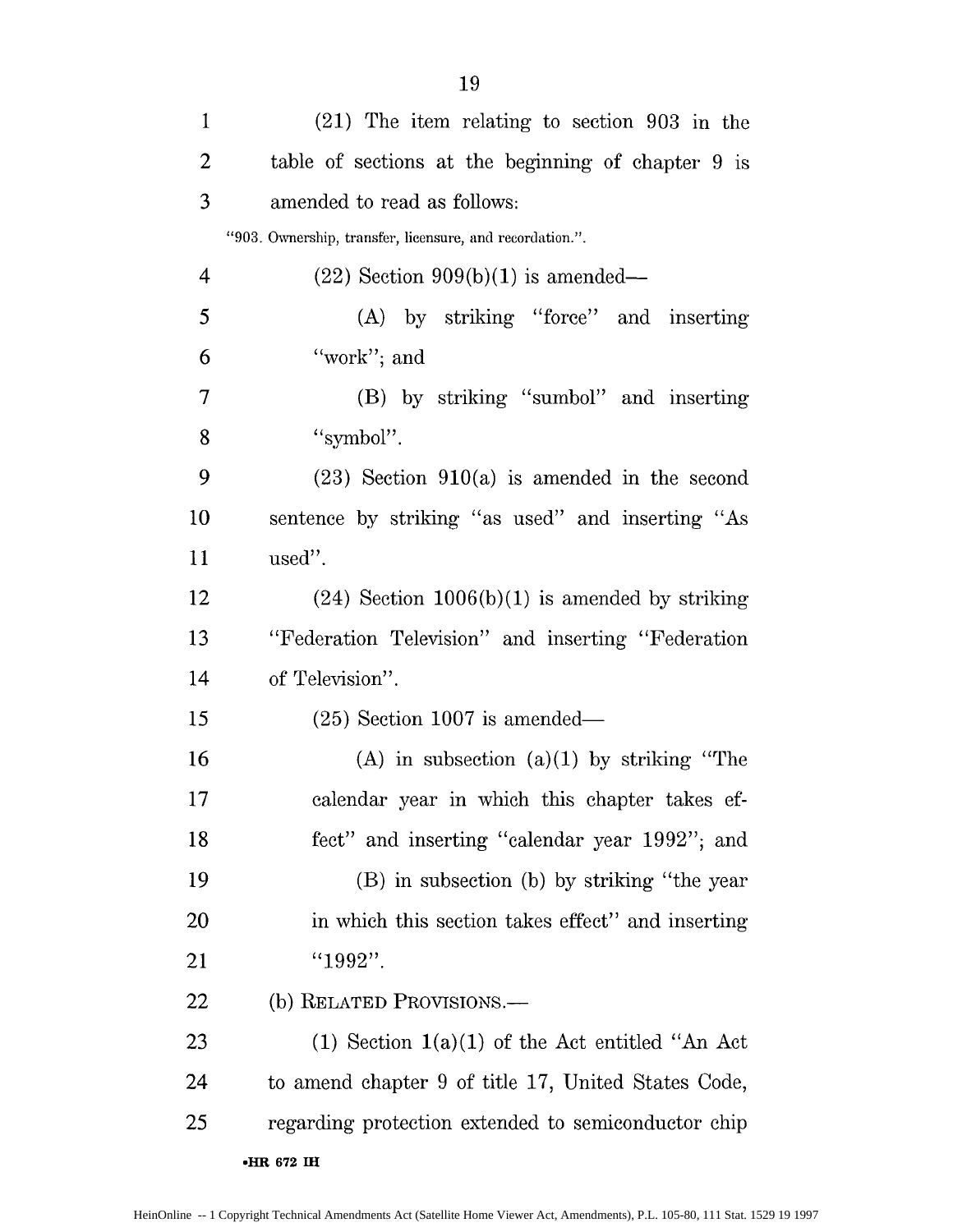1 products of foreign entities", approved November 9, 2 1987 (17 U.S.C. 914 note), is amended by striking 3 "orginating" and inserting "originating".

4 (2) Section 2319(b)(1) of title 18, United 5 States Code, is amended by striking "last 10" and 6 inserting "least 10".

# **7 SEC. 12. EFFECTIVE DATES.**

8 (a) IN GENERAL.—Except as provided in subsections 9 (b) and (c), the amendments made by this Act shall take 10 effect on the date of the enactment of this Act.

11 (b) SATELLITE HOME VIEWER ACT.—The amend-12 ments made by section 1 shall be effective as if enacted 13 as part of the Satellite Home Viewer Act of 1994 (Public 14 Law 103-369).

15 (c) TECHNICAL AMENDMENT.—The amendment 16 made by section  $11(b)(1)$  shall be effective as if enacted 17 on November 9, 1987.